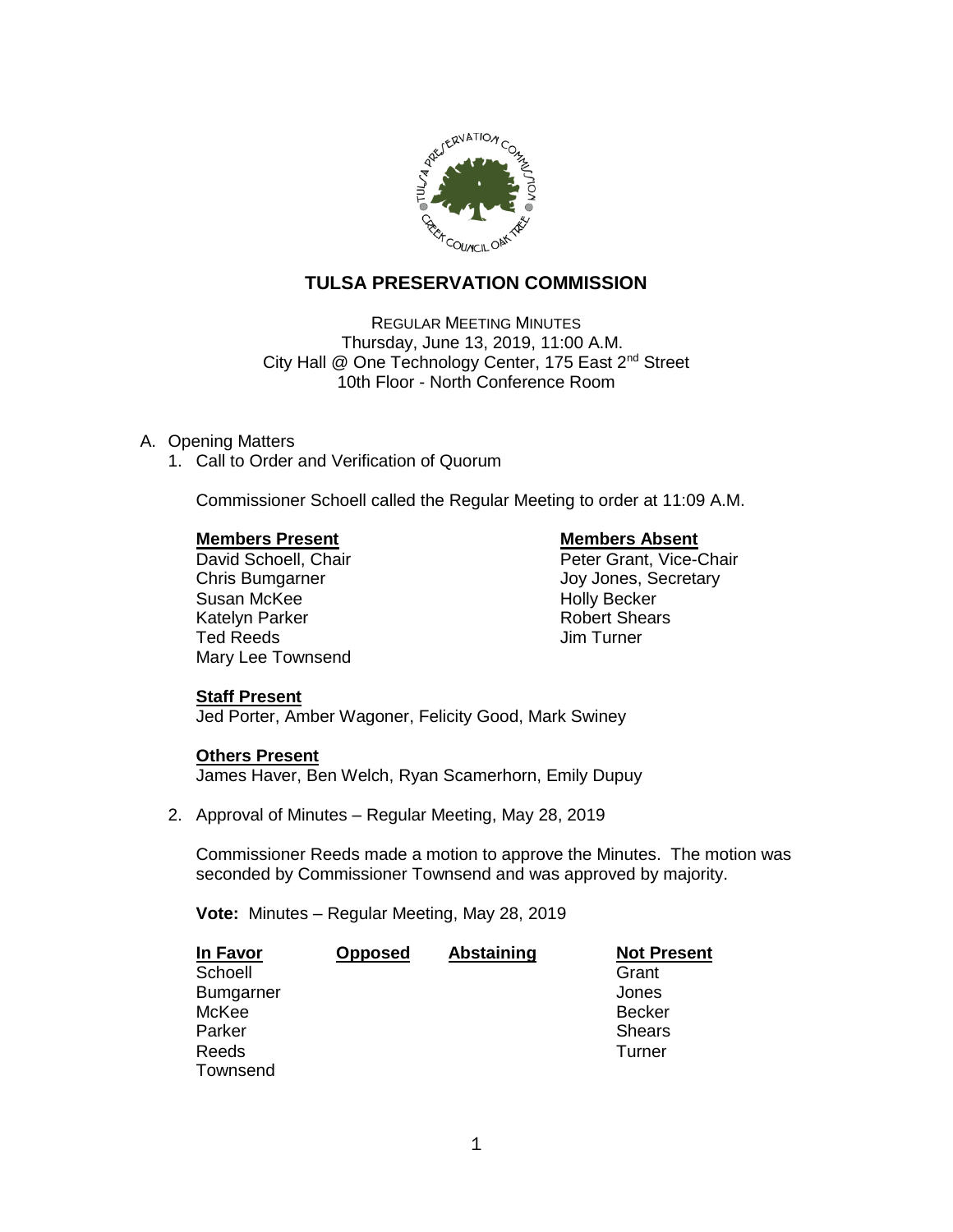- 3. Disclosure of Conflicts of Interest No Conflicts of Interest were disclosed.
- B. Actionable Items
	- 1. **HP-0109-2019 / 1602 S. Trenton Ave.** (Swan Lake) *Historic Preservation Permit Subcommittee Review Date: June 6, 2019* Applicants: Shaun Schaefer Proposal:
		- 1. Construction of driveway

Staff presented its report, stating that the applicant had supplied the measurements requested by the Historic Preservation Permit Subcommittee. Commissioner Reeds stated that the subcommittee had requested measurements which would confirm that the driveway would be within the percentage of impervious surface allowed within the side yard. Mr. Haver, the owner, requested an amendment to increase the width of the driveway to twenty feet (20'-0"), noting that most of the surrounding properties had wider driveways. Commissioner Parker inquired about the purpose of a wider driveway, and the owner stated that the district does not provide adequate amounts of parking on the street. Commissioner Parker inquired whether a curb cut of ten feet (10'-0") that widened to twenty feet (20'-0") in the street yard would be acceptable, and the owner s indicated. Commissioner Parker provided a sketch detailing the revised dimensions of the driveway.

As there was no further discussion, Commissioner Parker made a motion to approve the application, with the condition that the driveway match the dimensions provided with a curb cut ten feet (10'-0") in width and a 20' x 20' parking pad. The motion was seconded by Commissioner Reeds and approved unanimously.

**Vote:** 1602 S. Trenton Ave. **(Swan Lake)**

| In Favor     | <b>Opposed</b> | <b>Abstaining</b> | <b>Not Present</b> |
|--------------|----------------|-------------------|--------------------|
| 1. Schoell   |                |                   | <b>Becker</b>      |
| 2. Bumgarner |                |                   | Grant              |
| 3. McKee     |                |                   | Jones              |
| 4. Parker    |                |                   | <b>Shears</b>      |
| 5. Reeds     |                |                   | Turner             |
| 6. Townsend  |                |                   |                    |

2. **HP-0111-2019 / 1515 E. 20th St.** (Swan Lake)

Applicant: Emily Dupuy Proposal:

1. Installation of Spotlight Security Camera

Staff presented its report. Commissioner Reeds inquired whether the applicant had explored the option for a doorbell instead of a camera. The applicant stated that the doorbell was original and that the installation would require removal of the original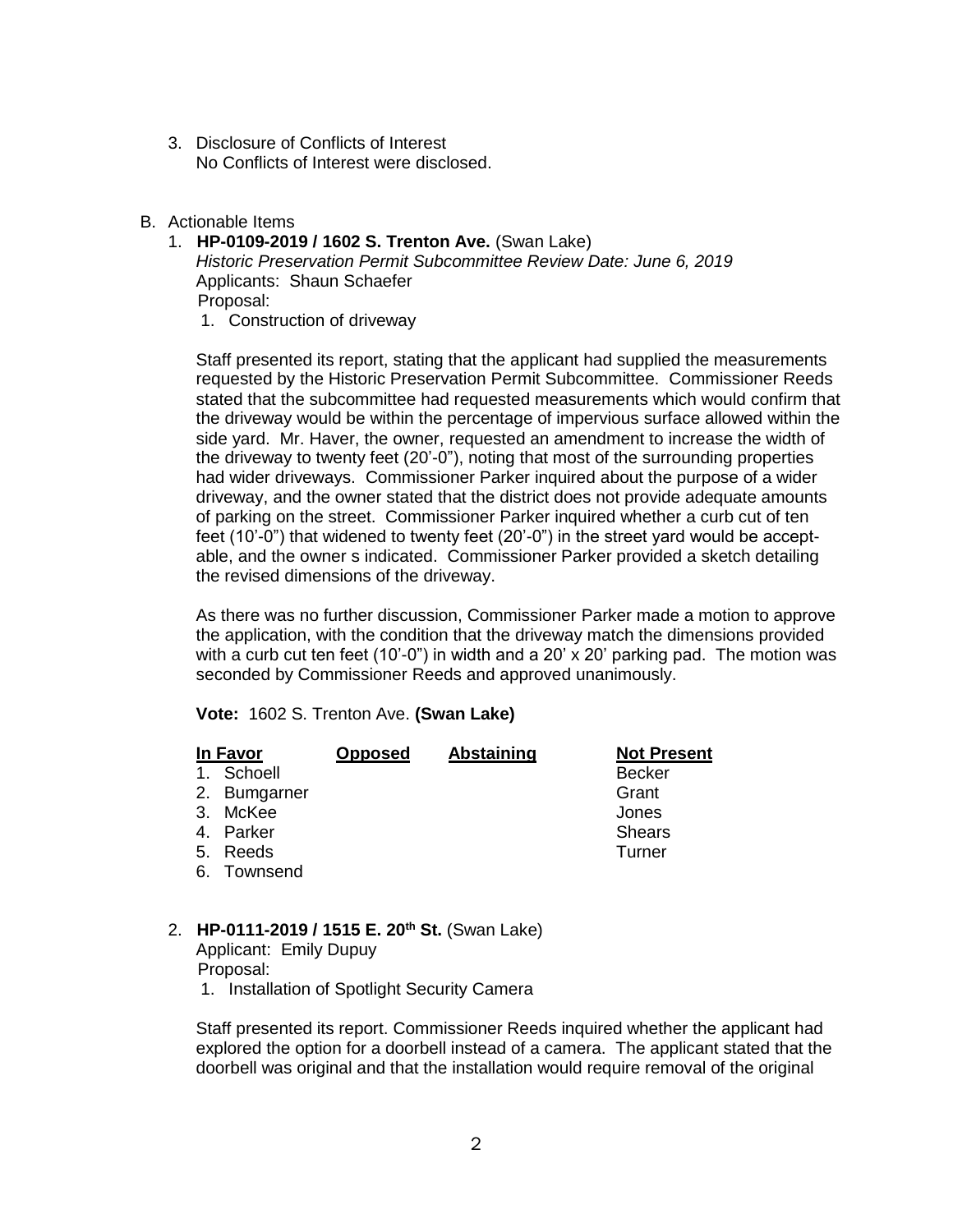system. The applicant also stated that the exterior camera is motion activated instead of activated only when the doorbell is activated.

As there was no further discussion, Commissioner Reeds made a motion to approve the application. The motion was seconded by Commissioner Townsend and approved unanimously.

### **Vote: 1515 E. 20<sup>th</sup> St. (North Maple Ridge)**

| In Favor     | <b>Opposed</b> | Abstaining | <b>Not Present</b> |
|--------------|----------------|------------|--------------------|
| 1. Schoell   |                |            | <b>Becker</b>      |
| 2. Bumgarner |                |            | Grant              |
| 3. McKee     |                |            | Jones              |
| 4. Parker    |                |            | <b>Shears</b>      |
| 5. Reeds     |                |            | Turner             |
| 6. Townsend  |                |            |                    |

## 3. **HP-0108-2019 / 2305 E. 17th Pl.** (Yorktown)

*Historic Preservation Permit Subcommittee Review Dates: May 21, 2019, June 6, 2019* Applicant: DMG Master Builders Proposal:

1. Construction of residence

Staff presented its report, stating that the applicant had provided the additional documentation requested by the Historic Preservation Permit Subcommittee. Commissioner Reeds commented that the applicants met every request and that the current version was greatly improved from their initial version. Commissioner Parker noted that she will not vote to approve the application, as it does not respect the scale and style of residences typically found in the Yorktown Historic District. Commissioner McKee voiced similar sentiments, noting that she has never voted in favor of the proposals in Barnard Trace as they do not match the scale of the neighborhood. Commissioner Reeds stated that the applicant has done their due diligence in using historic details in the design and that the scale has improved over previous designs in Barnard Trace. Commissioner Parker stated the problem is not with the design of the house but its scale and added that the issue is the formerly approved applications presented solutions larger than what is appropriate. Staff requested clarification about the type of window, as the applicant had provided multiple types of wood and vinyl windows. The applicant expressed a preference for wood windows but noted that the owners of the property have the final decision about the selection. Commissioner Parker noted that the problem with vinyl windows is that they often do not have true shadow lines. The applicant noted that previous applications for projects in Barnard Trace had included vinyl windows and were approved by the commission. Commissioner Parker stated that those applications specifically identified types of windows; the current application lists seven different window types. Commissioner Townsend inquired whether the applicant would accept approval of every aspect of the proposal except the windows, and the applicant so indicated and agreed to return with a specific type of window for consideration.